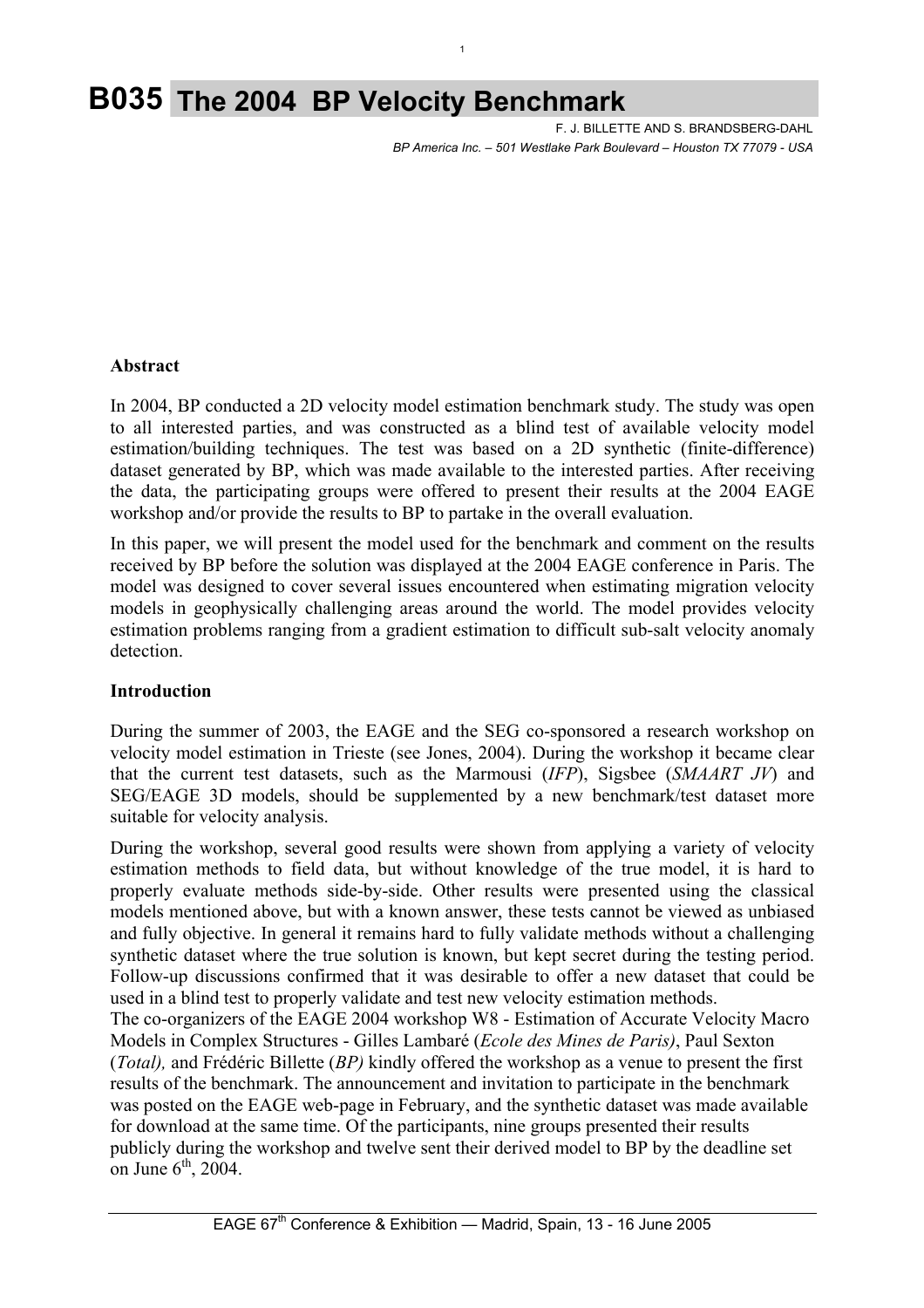This paper will discuss how the model was constructed and what geophysical challenges that motivated the design. We will also review the internal testing procedure and show how we conducted a comparison test of the results. We will focus on the particular challenges included in the model and show how the various velocity estimation methods handle the different tasks. The study will be presented without revealing the author/group associated with each model.

# **Model building**

The velocity model is 67km long and 12km deep, and was built on a 6.25m x 6.25m grid (see Figure 1). We used a model building technique presented by O'Brien et al. (1999), where the reflectivity is taken from field data and adapted to a smooth background velocity model. The model building steps are:

- 1. generate a water layer with a constant velocity of 1486m/s,
- 2. build a compaction-driven layer-based sediment background and smooth the sediment interfaces,
- 3. build two salt index masks and insert salt in the model with a constant velocity of 4510m/s for the left salt body and 4790 m/s for the right salt body,
- 4. manually define a set of anomalies and insert them "smoothly" into the background velocity field. This way, we maintain a highly variable, but smooth velocity field,
- 5. construct the reflectivity from "real data" stacks and apply it as a scaling/perturbation to the density model, hence introducing the realistic looking reflectivity (see Figure 2).

The model can be divided into three distinctive parts, each focusing on a specific challenge for velocity estimation methods. The left part consists of a simple background (compaction trend) with a complex rugose multi-valued salt body. An added challenge here comes from the sub-salt slow velocity anomalies that are meant to represent over-pressured zones. This part of the model is representative of geology we find in the deep water Gulf of Mexico. The main challenges in this area are related to obtaining a precise delineation of the salt and recover information on the sub-salt velocity variations. Immediately to the right of this salt body, a fast velocity anomaly was inserted to test tomography tools in a simple velocity regime.

The center part of the model is built around a deeply rooted salt body. Salt delineation is the main challenge here, since steep dips are difficult to image and the water-bottom multiple could be interpreted as base salt. Channels are located adjacent to the salt. Some of these introduce velocity variations, while others are only present in the density (reflectivity) field. This part of the model is also representative for the Gulf of Mexico and West Africa.

The right part of the model is exclusively extra-salt and is meant to represent a geological setting with shallow gas and localized shallow anomalies. However simple by description, this part turned out to be extremely difficult to estimate for tomographic methods. The geology in this part of the model is common in areas such as the Caspian Sea, offshore Trinidad and in the North Sea. The velocity field has significant variations in the long wavelength component and several low velocity anomalies in the shallow section. The size, shape and velocity of the anomalies are variable.

To ensure that the model does not allow for educated guessing and other tricks, the density contours, hence the reflectivity, do not necessarily conform to the velocity contours (see Figure 2). Since the reflectivity is based on field data, the resulting synthetic data has a "real" look to them, further complicating the velocity estimation process, in particular for methods that rely on event picking.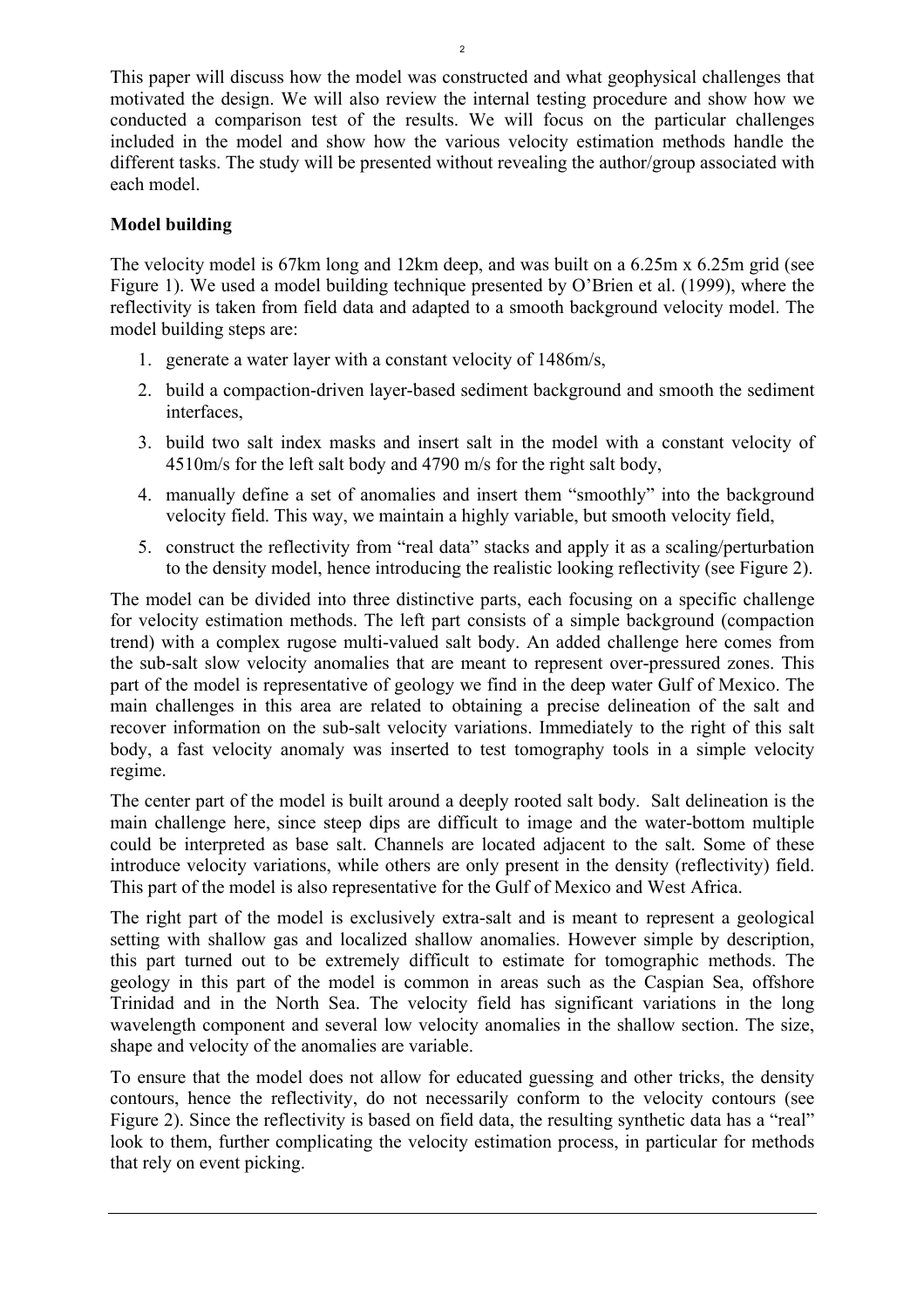## **Data generation**

The synthetic data were generated using a 2D time-domain, acoustic, finite-difference modeling algorithm. We recorded the data with a free-surface, leaving all free-surface related multiples in the data set. This required a rigorous effort on de-multiple/multiple suppression before migration and velocity analysis could be applied. In hindsight, we see that this caused problems for some of the academic institutions that did not have access to proper de-multiple software. One the other hand, we may see future benefits in this since the dataset could be used in testing of novel de-multiple techniques.

The data were generated with a streamer configuration, using a 15km streamer with 12.5m group interval and a 50m shot interval. Minimum offset in the data is 0m. We recorded 14 seconds of data with a 6ms sampling interval. The dominant frequency is 27Hz and data can be whitened up to 54Hz. The low-cut frequency is 0.5Hz. The wavelength is causal and has not been zero-phased. A total of 1340 shots were generated each with 1201 receivers.

## **Benchmark results**

A total of about thirty parties requested and obtained the data. BP put up a web-site from which the data could be obtained with ftp. We also offered tapes as an alternative. The size of the complete dataset is 14 GB, and it was provided in SEGY format together with a document explaining the experiment and data specifications. Nine groups accepted to present their results publicly during the EAGE workshop: five seismic contractors, two universities as well as two research institutes. All participants were free to choose what part of their results they would show and how to present them. In addition to the workshop presenters, a few additional parties chose to participate in the internal BP benchmark. As a controlled test of the results, we migrated the data using the provided velocity models using a wavefield pre-stack depth migration algorithm with identical parameterization for all runs.

Most contractors used an iterative workflow based on different combinations of some key elements: vertical update, tomography, cascaded salt and sediment flows and eventually velocity-scans for the sub-salt estimate. Most vendor results were produced after close collaboration between R&D and production groups.

Universities and institutes all used quasi-automatic approaches that do not require the interpretation expertise that do not have. Multiple arrivals created a major challenge, particularly for the academic groups that did not have the right tools.

Surprisingly, most contractors were able to obtain a very good salt body on the left size but struggled a lot to understand the right salt body. Very few were able to connect the deep roots. Only three contractors had the time and the capabilities to challenge the sub-salt update with moderate success. Solving this problem seems to require tools beyond today's technology. The right part of the model has been extremely demanding for everybody. Conventional tomography struggled to back-project the shallow anomalies at the right place, often leading to vertically oscillating solutions.

# **Conclusions**

Unfortunately (or fortunately as some may think), velocity estimation for accurate seismic imaging is still an unsolved problem. Even on a 2D synthetic (acoustic) dataset, with more offsets and frequencies than on most field data, we cannot retrieve a 100% accurate solution, but only approach the true solution. Nevertheless, the industry demonstrated that considerable progresses have been made in the field of velocity estimation in the last few years. Complex salt bodies can be delineated; sub-salt variations can be detected and shallow anomalies can be approximately recovered. We hope that this dataset will also be useful to research groups for their future developments.